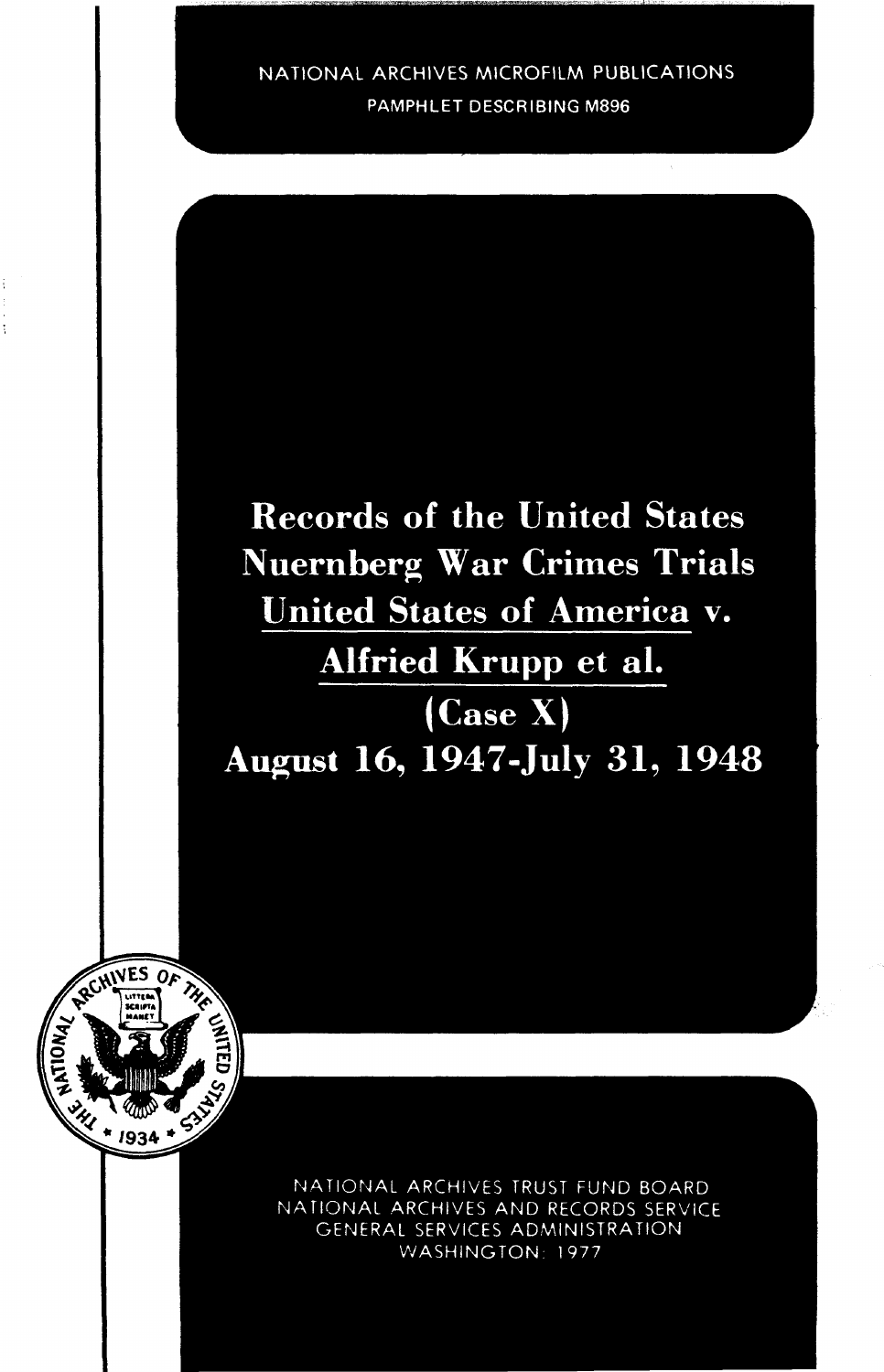## The records reproduced in the microfilm publication are from

National Archives Collection of World War II

War Crimes Records

Record Group 238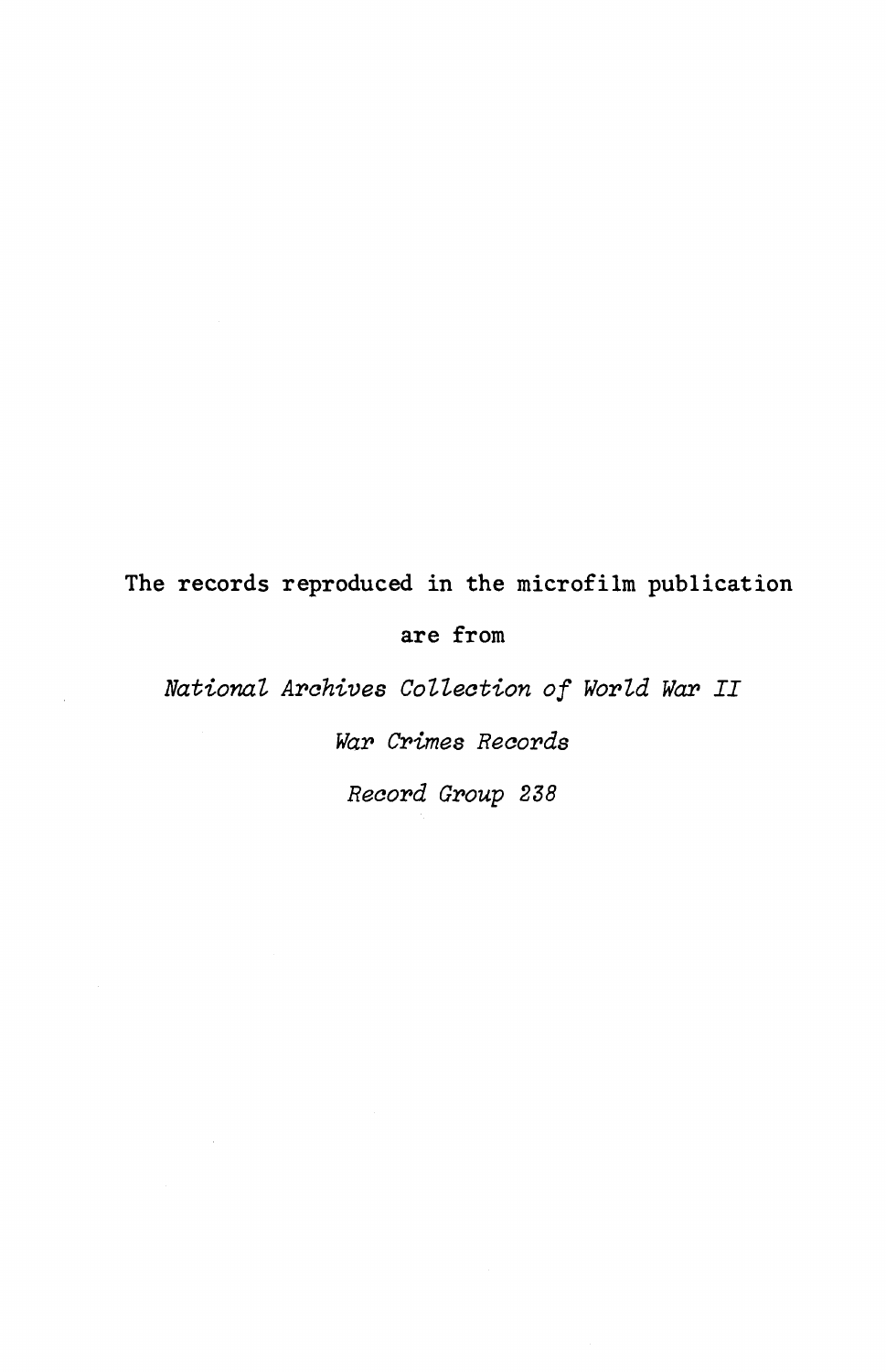## RECORDS OF THE UNITED STATES NUERNBERG WAR CRIMES TRIALS UNITED STATES OF AMERICA V. ALFRIED KRUPP ET AL. (CASE X) AUGUST 16, 1947-JULY 31, 1948

On the 69 rolls of this microfilm publication are reproduced the records of Case X, United States of America v. Atfried Krupp et  $al$ . (or the Krupp Case), 1 of the 12 trials of war criminals conducted by the U.S. Government from 1946 to 1949 at Nuernberg subsequent to the International Military Tribunal (IMT) held in the same city. These records consist of ,German- and Englishlanguage versions of official transcripts of court proceedings, prosecution and defense briefs, and final pleas of the defendants as well as prosecution and defense exhibits and document books in one language or the other. Also included in this publication are a minute book, the official court file, order and judgment books, clemency petitions, and finding aids to the documents.

The transcripts of this trial, assembled in 2 sets of 34 bound volumes (1 set in German and 1 in English), are the recorded daily trial proceedings. Most of the prosecution and defense statements and briefs are also in both languages but unbound, as are the final pleas of the defendants delivered by counsel or defendants and submitted by the attorneys to the court. The unbound prosecution exhibits, numbered 1-1616, are essentially those documents from various Nuernberg record series offered in evidence by the prosecution in this case. The unbound defense exhibits, numbered 1-3147, are predominantly affidavits by various persons. Both prosecution and defense document books consist of full or partial translations of exhibits into the English language. Loosely bound in folders, they often show the order in which the exhibits were presented before the tribunal.

The minute book, in one bound volume, is a summary of the transcripts. The official court file, in five bound volumes, includes the progress docket, the indictment, amended indictment, and the service thereof; appointments and applications for defense counsel and defense witnesses and prosecution comments thereto; defendants' applications for documents; motions; uniform rules of procedures; and appendixes. The order and judgment books, in two bound volumes, represent the signed orders, judgments, and opinions of the tribunal as well as sentences and commitment papers. Clemency petitions of the defendants, in three bound volumes, were directed to the military governor. The finding aids summarize transcripts, exhibits, and the official court file.

Case X was heard by U.S. Military Tribunal IIIA from August 16, 1947, to July 31, 1948. The records of this case and of other Nuernberg and Far East (IMTFE) war crimes trials are part of the National Archives Collection of World War II War Crimes Records, Record Group 238.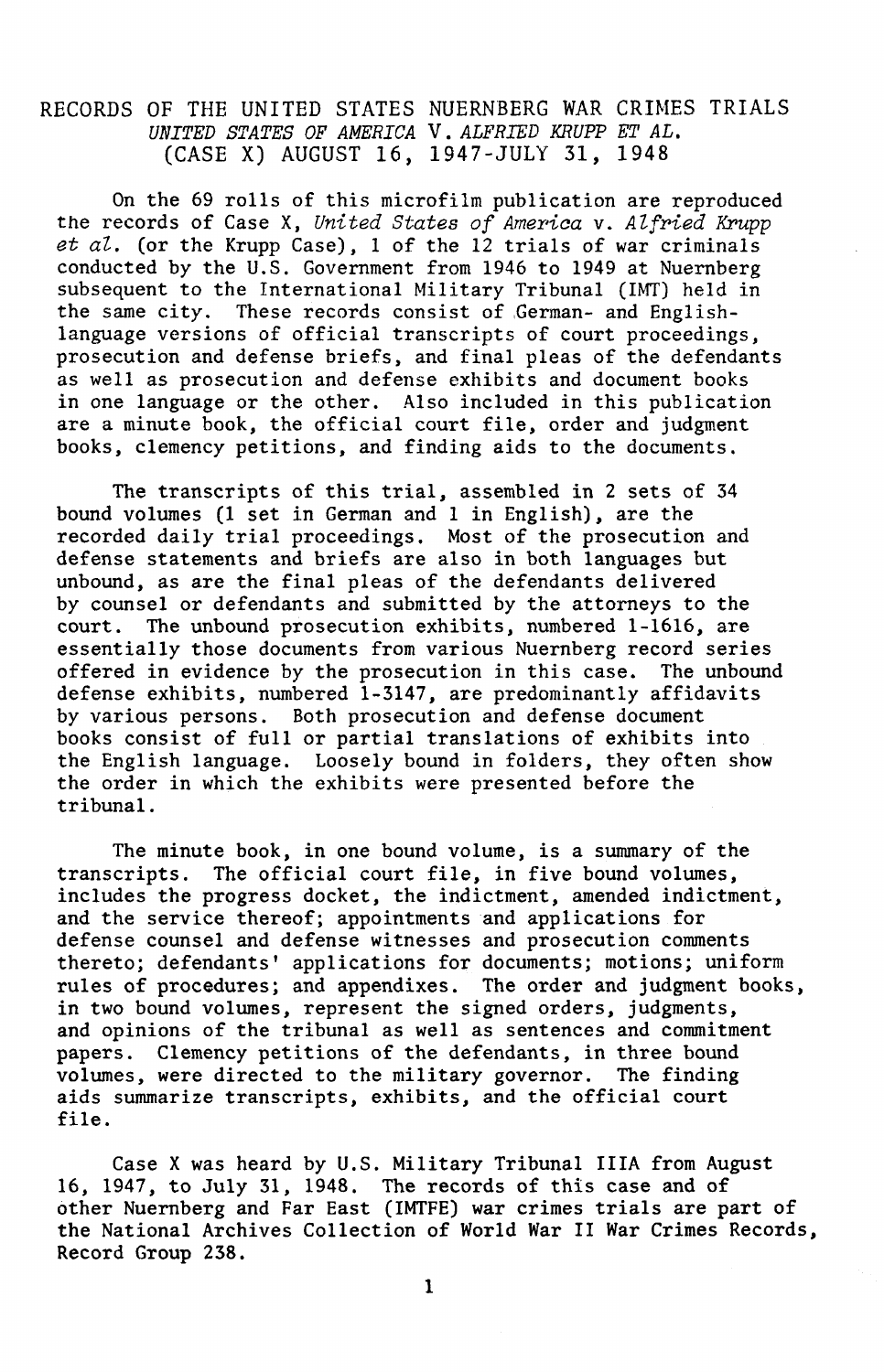The Krupp Case was 1 of 12 separate proceedings held before several U.S. Military Tribunals at Nuernberg in the U.S. Zone of Occupation in Germany against officials or citizens of the Third Reich, as follows:

|             |                                    |                                      | No. of     |
|-------------|------------------------------------|--------------------------------------|------------|
| Case No.    | United States v.                   | Popular Name                         | Defendants |
| $\mathbf I$ | Karl Brandt et al.                 | Medical Case                         | 23         |
| Ħ           | Erhard Milch                       | Milch Case<br>(Luftwaffe)            | -1         |
| ш           | <i>Josef Altstoetter</i><br>et al. | Justice Case                         | 16         |
| IV —        | Oswald Pohl et al.                 | Pohl Case (SS)                       | 18         |
| v           | Friedrich Flick<br>et al.          | Flick Case<br>(Industrialist)        | 6          |
| VI          | Carl Krauch et al.                 | I. G. Farben Case<br>(Industrialist) | 24         |
| VII.        | Wilhelm List<br>et al.             | Hostage Case                         | 12         |
| VIII        | Ulrich Greifelt<br>et al.          | RuSHA Case (SS)                      | 14         |
| IX          | Otto Ohlendorf<br>et al.           | Einsatzgruppen<br>Case (SS)          | 24         |
| X           | Alfried Krupp<br>et al.            | Krupp Case<br>(Industrialist)        | 12         |
| XI          | Ernst von<br>Weizsaecker et al.    | Ministries Case                      | 21         |
| XII         | Wilhelm von Leeb<br>et al.         | High Command Case                    | 14         |

Authority for the proceedings of the IMT against the major Nazi war criminals derived from the Declaration on German Atrocities (Moscow Declaration) released November 1, 1943, Executive Order 9547 of May 2, 1945, the London Agreement of August 8, 1945, the Berlin Protocol of October 6, 1945, and the IMT Charter.

Authority for the 12 subsequent cases stemmed mainly from Control Council Law 10 of December 20, 1945, and was reinforced by Executive Order 9679 of January 16, 1946; U.S. Military Government Ordinances Nos. 7 and 11 of October 18, 1946, and February 17, 1947, respectively; and U.S. Forces, European<br>Theater General Order 301 of October 24, 1946. The procedures Theater General Order 301 of October 24, 1946. applied by U.S. Military Tribunals in the subsequent proceedings were patterned after those of the IMT and further developed in the 12 cases, which required over 1,200 days of court sessions and generated more than 330,000 transcript pages.

The history of the Krupp family and their production of guns and armaments dates at least from the Thirty Years War, 1618-48. In the early 19th century during the Napoleonic Wars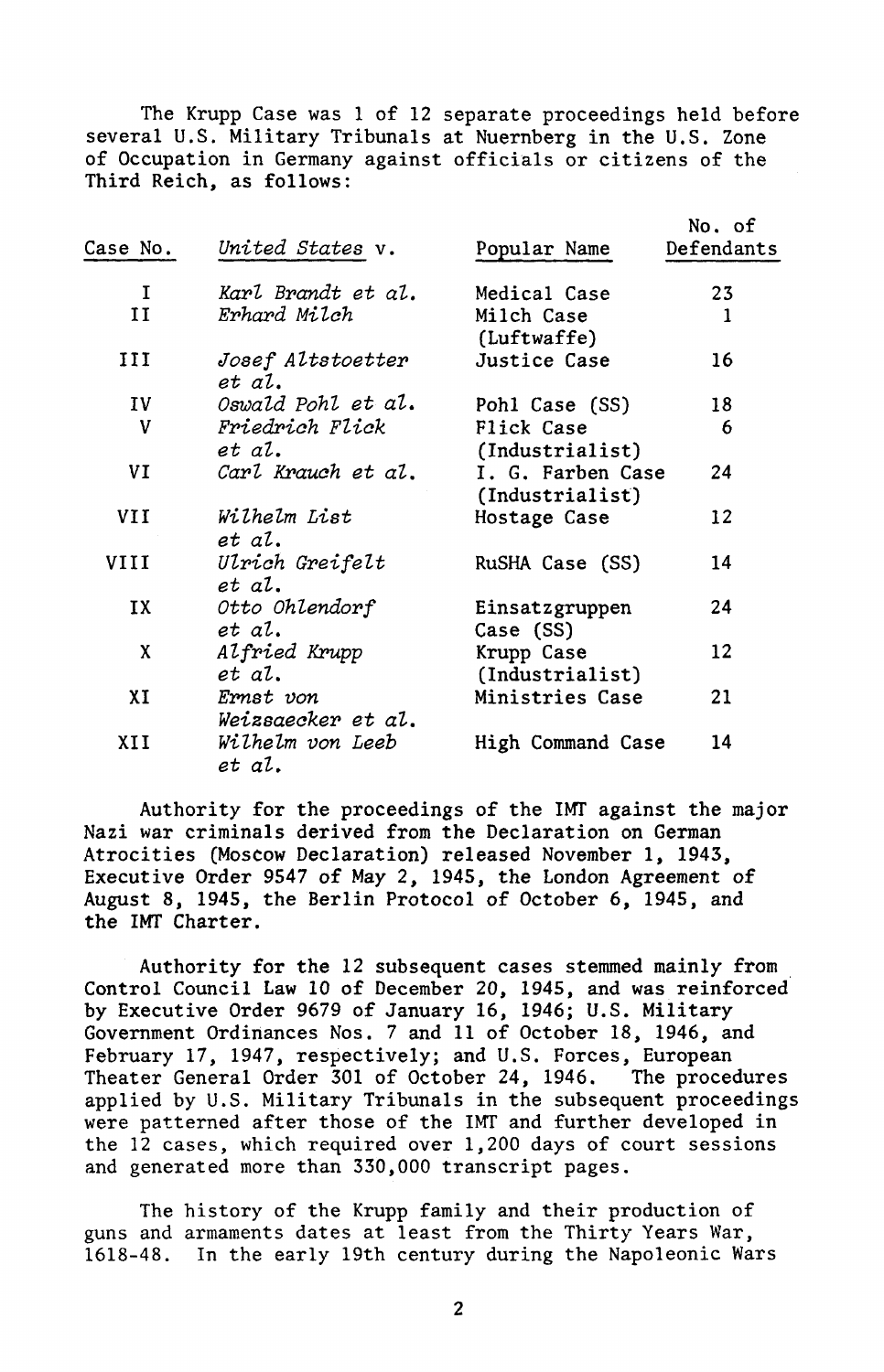in Europe and their aftermath, the family rose to prominence in arms manufacture after Friedrich Krupp had founded the family cast steel factory in 1811. Cannon construction by the Krupp family began in 1844, and within 3 years Prussia received the first steel cannon made by Krupp. In addition to armaments, the Krupp family produced table cutlery and plated sheets at the Bemsdorf plant in Austria, and in the 1840's they entered the railway business. Krupp guns were used on a large scale in the Franco-Prussian War, 1870-71, and during the economic boom following the war the Krupp works expanded greatly and acquired iron mines. The Krupp Germania Shipyard constructed cruisers, battleships, destroyers, and submarines during the first 30 years of the 20th century. Most of Germany's armament for World War I was produced by the Krupp works, including the famed "Big Bertha" gun, and in World War II the Krupp works produced the "Big Gustav" gun that was used to shell Sevastopol.

In 1945 Gustav Krupp von Bohlen und Halbach was indicted before the IMT. As he was unable to stand trial because of severe arteriosclerosis accompanied by senility and other ailments, the tribunal ordered the proceedings against him postponed until his state of health improved. This meant in effect that the proceedings against Gustav Krupp had been dropped because his condition was not likely to improve. An application by the prosecution staffs of the United States, France, and the Soviet Union, requesting that Gustav's son Alfried be prosecuted in his place was denied by the president of the IMT, Lord Justice Lawrence. Subsequently, however, Alfried and 11 of his associates were tried in the Krupp Case. The crimes charged in this case were set down in a four-count indictment that included count I, crimes against the peace charged mainly because Krupp, as the principal maker of large caliber artillery and other high quality armaments, contributed substantially to the ability of the Third Reich to launch its invasions; count II, plunder and spoliation of occupied countries by unlawfully obtaining sponsorships (Patenschaften) over many firms in these occupied countries, particularly in France; count III, deportation, exploitation, and abuse of slave labor; and count IV, a common plan and conspiracy to commit crimes against the peace.

The indictment lists the following 12 defendants and their principal functions and titles:

FRIEDRICH VON BUELOW, an official of Krupp, concerned particularly with confidential, intelligence, and public relations matters; head of the Berlin office, 1932-36; Hauptabwehrbeauftragter (military and political chief of counterintelligence) at Krupp, Essen, and direct representative of Krupp with Nazi officials, the Gestapo, and SS; and Werkschutz (chief of the plant police), Gusstahlfabrik, Essen.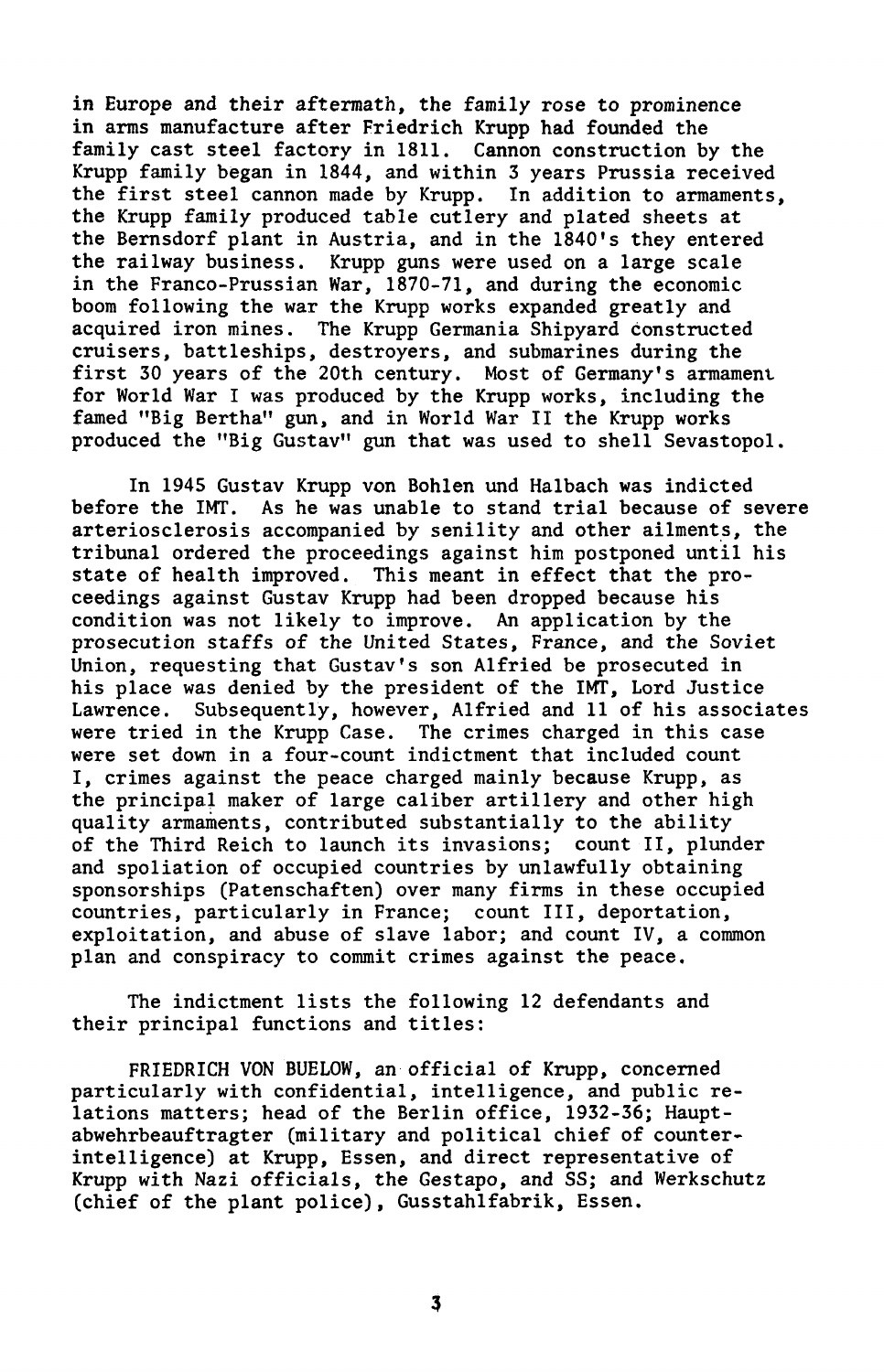KARL ADOLF FERDINAND EBERHARDT, deputy member of Krupp Direktorium (directory), and Vorstand (board of directors), successor to Karl Pfirsch as head of the war material and machine sales departments; and member of the Nationalsozialistische Deutsche Arbeiter Patei (Nazi Party), hereinafter referred to as the NSDAP.

EDUARD HOUDERMONT, member of the Krupp Direktorium and deputy member of the Vorstand, head of the metallurgical, steel, and machine departments; Fuehrer des Betriebes (plant leader), Gusstahlfabrik (cast steel plant), Essen; Wehrwirtschaftsfuehrer (military economy leader); special Sonderbeauftragter fuer Metallumstellung (commissioner for metal substitutes) In Reich Ministry for Armament and War Production and the Reichswirtschaftsministerium (Ministry of Economics); advisor to the administrators of the 4-Year Plan; and member of the NSDAP.

MAX OTTO IHN, deputy member of Krupp Direktorium and Vorstand, deputy to Ewald Loeser and Friedrich Janssen, concerned particularly with personnel and intelligence; deputy plant leader, Gusstahlfabrik, Essen; and member of the NSDAP.

FRIEDRICH WILHELM JANSSEN, member of Krupp Direktorium and deputy member of the Vorstand; successor to Ewald Loeser as head of the administrative and finance departments; head of the Berlin office, 1937-43; Wehrwirtschaftsfuehrer; member of the NSDAP; and sponsoring member of the SS,

HEINRICH LEO KORSCHAN, deputy member of Krupp Vorstand; head of the department of steel plants and deputy head of the metallurgical department; trustee and administrator of Krupp wartime enterprises in eastern and southeastern Europe; managing director of Krupp Bertha Werk, Breslau; and member of the NSDAP.

ALFRIED FELIX ALWYN KRUPP VON BOHLEN UNO HALBACH, sole owner, proprietor, and director of Friedrich Krupp works, Essen; Wehrwirtschaftsfuehrer; deputy chairman of the Reichsvereinigung Eisen (Reich Association Iron) and member of the Praesidium of the Reichsvereinigung Kohle (Reich Association Coal), referred to as the RVE and RVK, respectively; member of the Verwaltungsrat of the Berg- und Huettenwerksgesellschaft Ost G.m.b.H. (East Mining and Foundry Association, Ltd.), referred to as the BHO; member of the Ruestungsrat fArmament Commission) in the office of the Reichminister fuer Ruestung und Kriegsproduktion (Reich Minister for Armament and War Production); member of the NSDAP; sponsoring member of the SS; and Standartenfuehrer (colonel) of the Nationalsozialistisches Flieger Korps (National Socialist Flying Corps), referred to as the NSFK.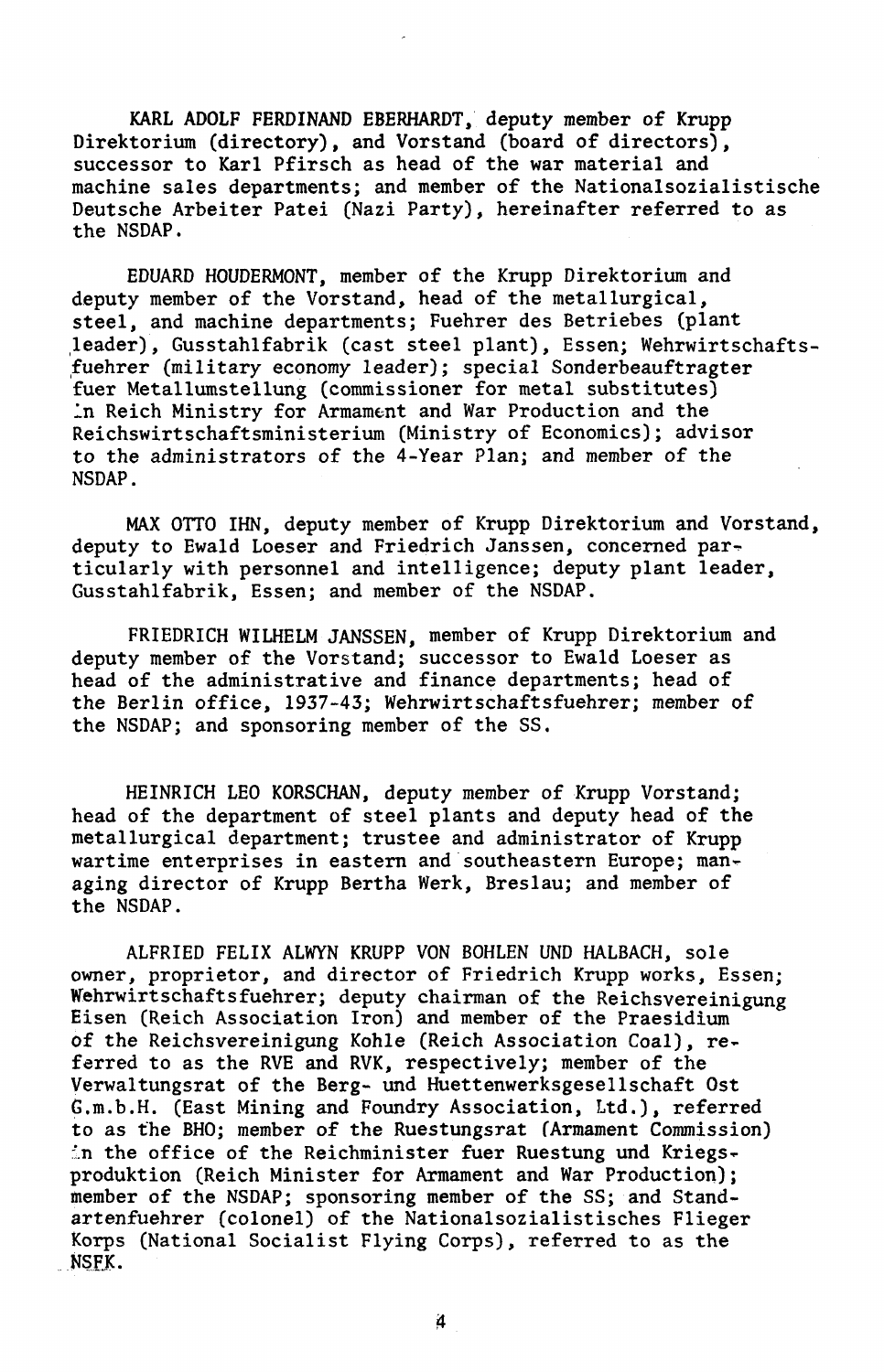HANS ALBERT GUSTAV KUPKE, an official of Krupp, head of experimental firing ranges at Essen; Oberlagerfuehrer (head of the foreign workers camps); previously an official of the Heereswaffenamt (army ordnance office); and member of the NSDAP.

WERNER WILHELM HEINRICH LEHMANN, an official of Krupp, deputy to Max Ihn and in charge of Arbeitseinsatz A (labor procurement); and member of the NSDAP.

EWALD OSKAR LUDWIG LOESER, member of the Vorstand and head of the administrative and finance departments of Friedrich Krupp A.G., until March 1943; Wehrwirtschaftsfuehrer; Krupp representative in the Kleiner Kreis (Small Circle), a group which exercised great influence over the coal, iron, and steel industries; arid Reich trustee for Philips Radio, Eindhoven, Netherlands, in 1944.

ERICH MUELLER, member of Krupp Vorstand and Direktorium, head of the artillery designing and machine construction departments and coordinator of artillery construction; Wehrwirtschaftsfuehrer; armaments advisor to Hitler; advisor to the War Ministry; head of the Waffenausschuss (Armament Committee) in the office of the Reich Minister for Armament and Munitions; chairman of the Entwicklungskommission der Waffen (Weapons Development Committee) of the Ministry for Armament and War Production; and member of the NSDAP.

KARL HEINRICH PFIRSCH, deputy member of Krupp Direktorium and Vorstand and head of the war material and machine sales departments; head of the Berlin office, 1943-45; Wehrwirtschaftsfuehrer; and member of the NSDAP.

Appendix A of this indictment gives a fuller statement of the positions and activities of each of the defendants.

Following a joint defense motion, the tribunal ruled (over prosecution objection) to dismiss count I, crimes against the peace, and count IV, a common plan and conspiracy to commit crimes against the peace. The tribunal, however, rejected the defense argument that the necessity to meet fixed production quotas could only be accomplished by spoliation and the use of slave labor. The defendants Eberhardt, Houdremont, Janssen, Krupp, Loeser, and Mueller were found guilty of count II of the indictment, plunder and spoliation (defendants Lehmann and Kupke were not charged), and all defendants except Pfirsch were found guilty of count III, exploitation and abuse of slave labor.

The transcripts also contain the arraignment and plea of each defendant (all pleaded not guilty), opening and closing statements of defense and prosecution, and the judgment and sentences, in which the tribunal acquitted defendant Pfirsch.

5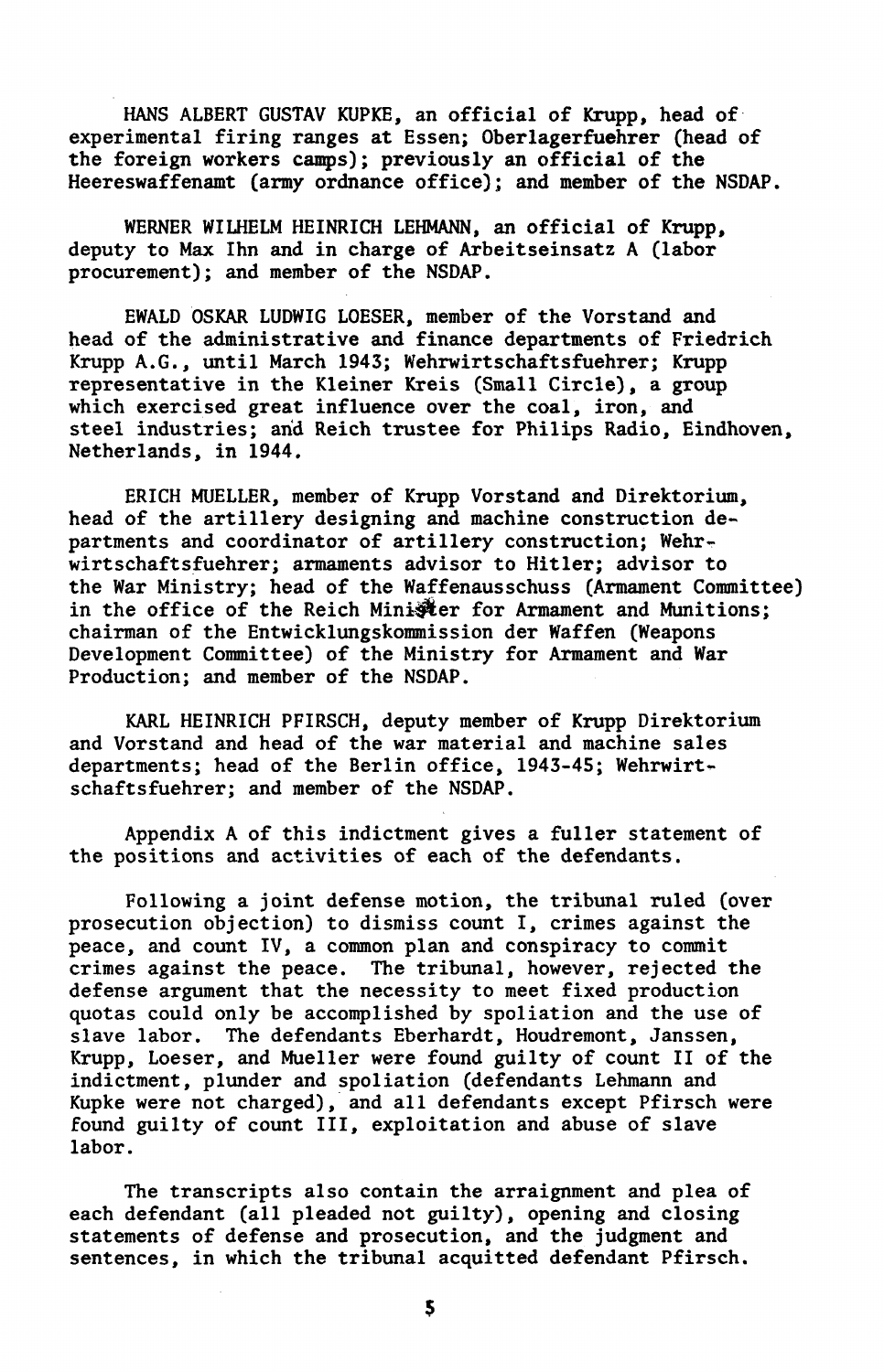Defendants Krupp, Mueller, and von Buelow were sentenced to 12 years imprisonment; Houdremont and Janssen received prison terms of 10 years, Ihn and Eberhardt 9 years, Loeser 7 years, Korschan and Lehmann 6 years, and Kupke 2 years. In addition, Krupp was sentenced to forfeit all of his property. Gen. Lucius D. Clay, the Military Governor of Germany, confirmed these sentences in April 1949 except that he modified the forfeiture of property provision, leaving the execution of this provision to the zone commanders in their respective zones of occupation. On January 31, 1951, the High Commissioner for Germany, John J. McCloy, struck the property forfeiture clause completely and also the remainder of the sentences of the 10 defendants by pointing out: "I have come to the conclusion that whatever guilt these defendants may have shared for having taken a consenting part in either offense, it was no greater in these cases than that involved in the Farben and Flick cases. I have accordingly reduced the sentences in Case No. 10 so that the terms served will conform approximately to the sentences in similar cases."

The English-language transcript volumes are arranged numerically, 1-34; pagination is continuous, 1-13454. The Germanlanguage transcript volumes are numbered la-34a and paginated 1-13872. The letters at the top of each page indicate morning, afternoon, and evening sessions. The letter "C" designates commission hearings (to save court time and to avoid assembling hundreds of witnesses at Nuernberg, in most of the cases one or more commissions took testimony and received documentary evidence for consideration by the tribunals). A number of pages were given number and letter designations.

Of the many documents assembled for possible prosecution use, 1,616 were chosen for presentation as evidence before the tribunal. These include business records, organizational charts of the various Krupp enterprises, correspondence, reports, texts of several of Hitler's speeches, and affidavits of various individuals. Several pages of a number of exhibits are of poor legibility. The first item in the arrangement of the prosecution exhibits is usually a certificate providing such information as the document number, a short description of the exhibit, and a statement about the location of the original document of the exhibit. The certificate is followed by the document, which is the actual prosecution exhibit (most documents are photostats, but a few are mimeographed documents). In rare cases the exhibits are followed by translations or additional certificates. Several prosecution exhibits have no certificates, as for example Exhibit 16 (Document NIK 9531). Exhibit 1616 is followed by Tribunal Exhibit 1.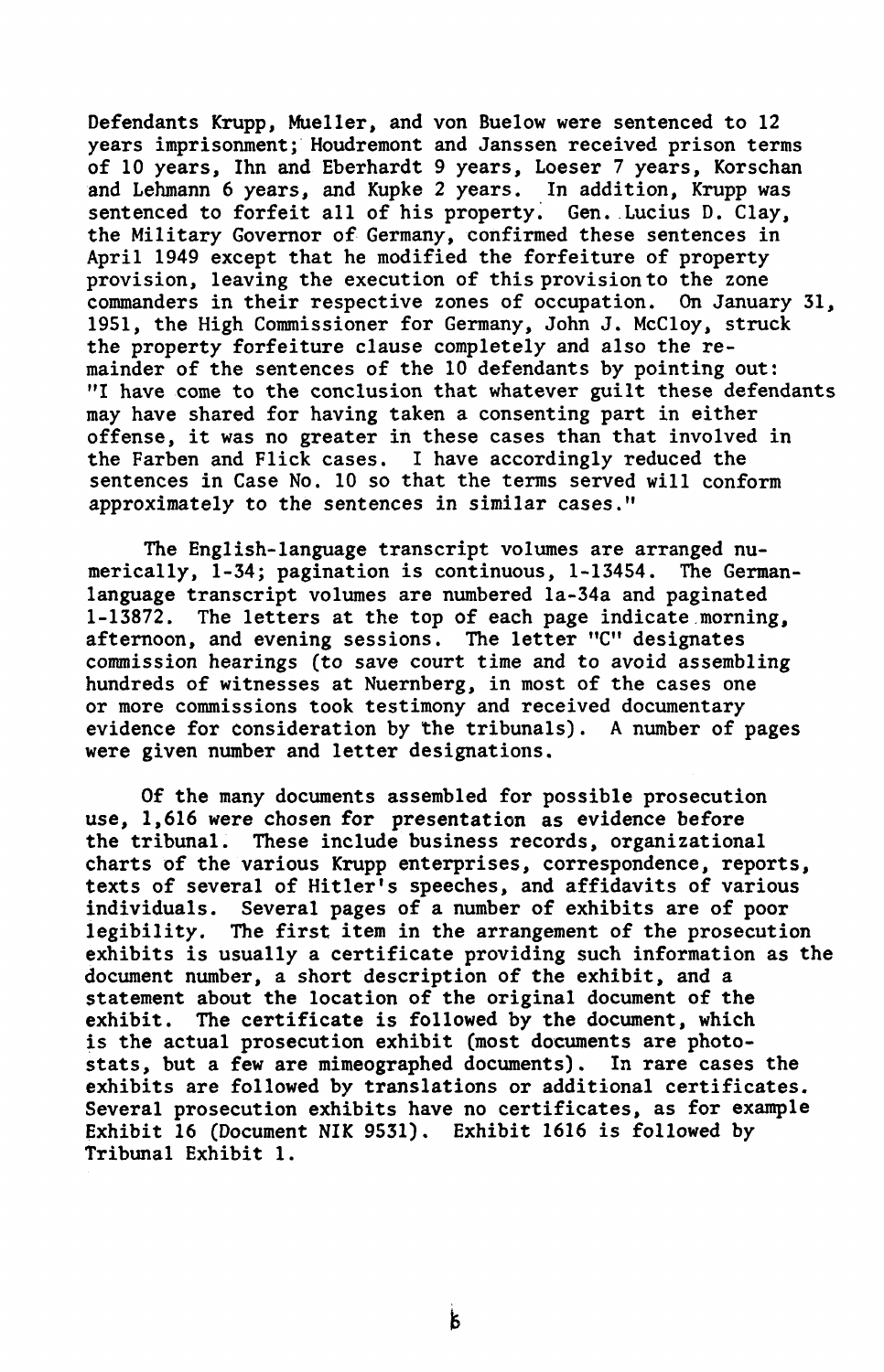Other than affidavits, the defense exhibits consist of decrees, newspaper clippings, correspondence, judicial notices, telegrams, reports, circulars, excerpts from gazettes, journals, personnel records, war diary entries, and other items. The defense exhibits are numbered consecutively from 1 to 3147. There are several groups of exhibits for each defendant. For example, there are five clusters of exhibits for defendant Ihn numbered 11 through 14, 26 through 44, 121 and 122, 127 through 130, and 133 through , 136. Like the prosecution exhibits, individual defense exhibits • are often preceded by a certificate.

The translations in the prosecution document books are preceded by indexes listing prosecution document numbers, descriptions, and page numbers of the translation. They are generally listed in the order in which the prosecution exhibits were introduced into evidence before the tribunal and are arranged numerically from 1 to 61 followed by an unnumbered book with loose copies. Document Books 28-30 and 45-50 were never assemble'd. In book 41, pages 16-19, 31-34, and 73-78 are missing.

The defense document books are arranged by name of the defendant and thereunder numerically. Each book is preceded by an index giving document number, description, and page number for each exhibit. The corresponding exhibit numbers are generally not provided. There are several unindexed supplements to numbered document books. Defense opening statements and final<br>pleas are arranged alphabetically by name of defendant. Propleas are arranged alphabetically by name of defendant. secution statements pertain to all defendants. Pagination is consecutive, but there are many pages where the letter "a" or "b" has been added to the numeral.

Key documents from which the tribunal derived its jurisdiction are filmed at the beginning of roll 1: The Moscow Declaration, U.S. Executive Orders 9547 and 9679, the London Agreement, the Berlin Protocol, the IMT Charter, Control Council Law 10, U.S. Military Government Ordinances Nos. 7 and 11, and U.S. Forces, European Theater General Order 301. Following these documents is a list of the names and functions of the members of the tribunal and counsels.

These documents are followed by the transcript covers giving such information as name and number of case, volume numbers, language, page numbers, and inclusive dates. They are followed by summaries of the daily proceedings, thus providing an additional finding aid for the transcripts. The exhibits are listed in an index, which notes the type of exhibit, exhibit number and name, corresponding document number and document book and page, a short description of the exhibit, and the date when it was offered in court. The official court file is indexed in the court docket, which is followed by a list of witnesses.

fr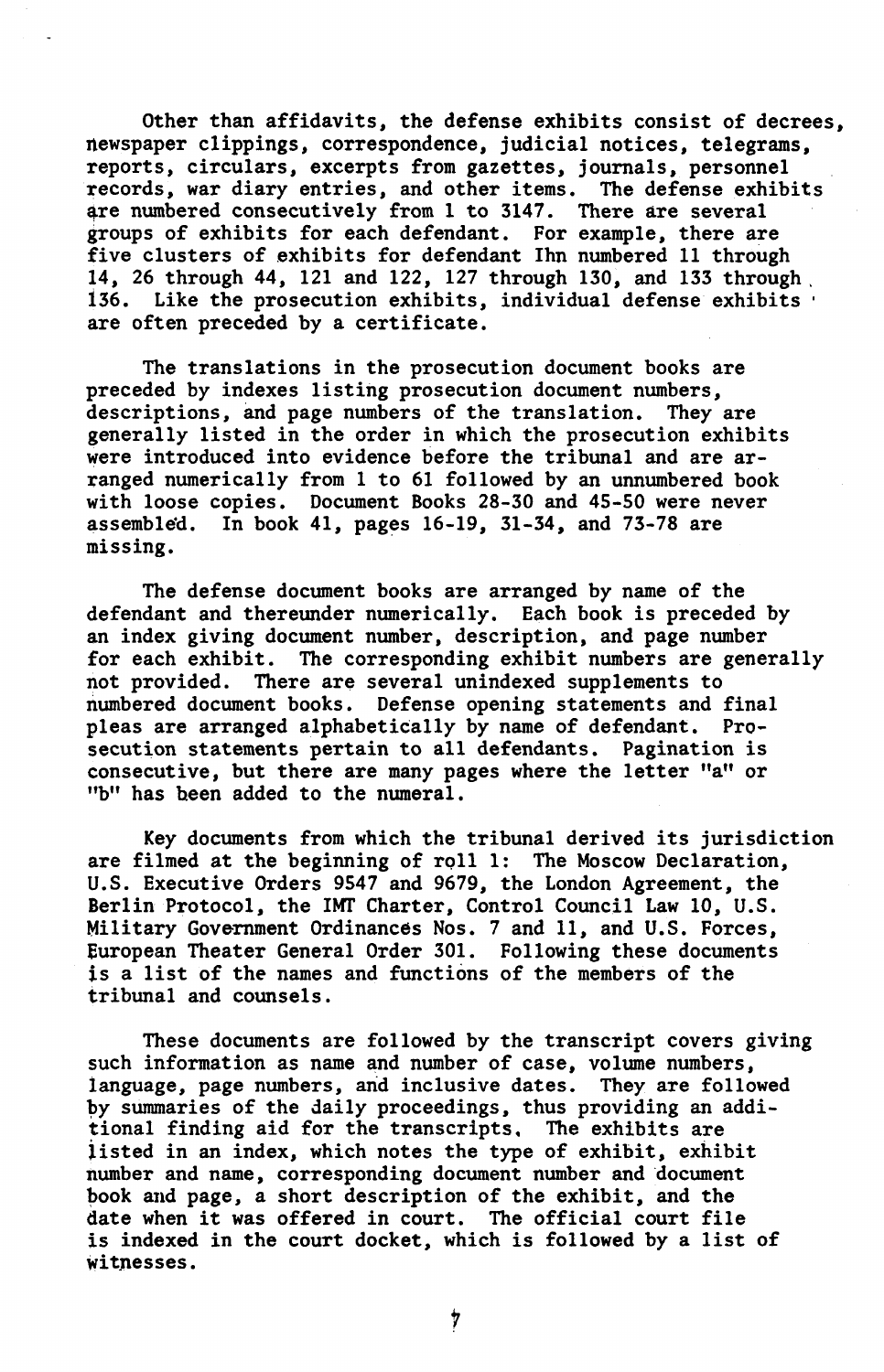Not filmed in this publication are such records as Germanlanguage document books because they largely duplicate court exhibits.

The records of the Krupp case are closeiy related to other microfilmed records in Record Group 238, specifically: Prosecution Exhibits Submitted to the International Military Tribunal, T988; Records of the Office of the United States Chief of Counsel for War Crimes, Nuernberg, Military Tribunals, Relating to Nazi Industrialists, T301; Records of the United States Nuernberg War Crimes Trials: NOKW Series, 1933-1947, T1119; NG Series, 1933-1948, T1139; AM Series, 1874-1946, M936; NP Series, 1934-1946, M942; WA Series, 1940-1945, M946; Guertner Diaries, October 5, 1934-December 24, 1938, M978; Records of the United States Nuernberg War Crimes Trials, United States of America v.: Karl Brandt et al. (Case I), November 21, 1946-August 20, 1947, M887; Erhard Milch (Case II), November IS, 1946-April 17, 1947, M888; Josef Altstoetter et al. (Case III), February 17, 1947-December 4, 1947, M889; Oswald Pohl et al. (Case IV), January 13, 1947-August 11, 1948, M890; Friedrich Flick et al. (Case V), March 3, 1947-December 22, 1947, M891; Wilhelm List et al. (Case VII), July 8, 1947-February 19, 1948, M893; Ulrich Greifelt et al. (Case VIII), October 10, 1947-March 10, 1948, M894; Otto Ohlendorf et al. (Case IX), September 15, 1947-April 10, 1948, M895. In addition, the record of the IMT at Nuernberg has been

published in Trial of the Major War Criminals Before the International Military Tribunal (Nuernberg, 1947), 42 vols. Excerpts from the subsequent proceedings have been published as Trials of War Criminals Before the Nuernberg Military Tribunal Under Control Council Law No. 10 (U.S. Government Printing Office), 15 vols. The National Archives and Records Service holds motion pictures and photographs of many sessions of the IMT and of the 12 U.S. proceedings, and sound recordings of the IMT proceedings only.

Donald E. Spencer and Gary Lane arranged the case records for microfilming, and John Mendelsohn wrote these introductory remarks.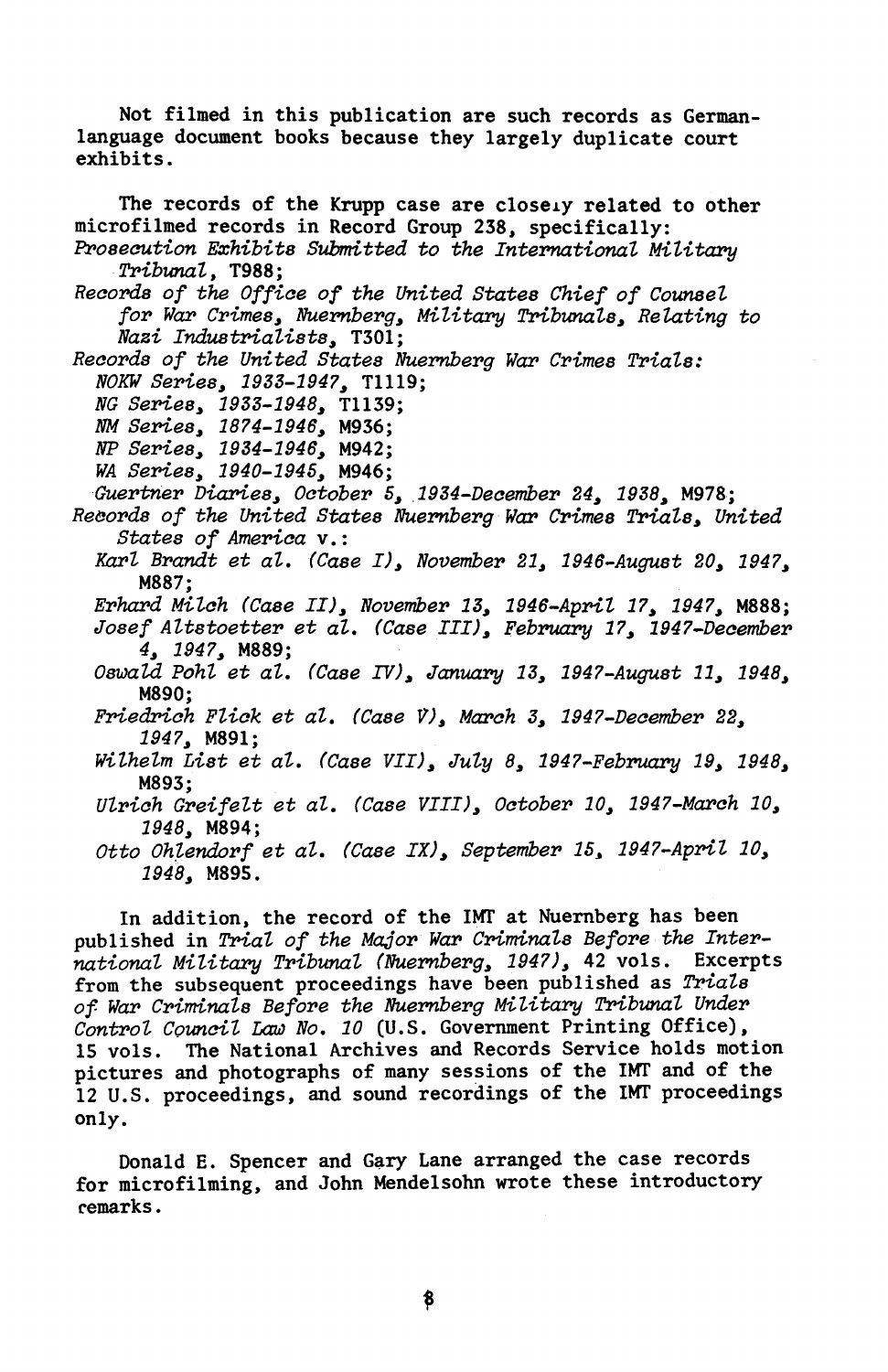## **CONTENTS**

| <b>Roll</b>             | Description                                                                                                                                                                                     |                                                                                            |
|-------------------------|-------------------------------------------------------------------------------------------------------------------------------------------------------------------------------------------------|--------------------------------------------------------------------------------------------|
| 1                       | Finding Aids<br>Documents of Authorization<br>List of Tribunal Members<br>Covers of Transcripts<br>Minute Book<br>Prosecution and Defense Exhibit Index<br>Progress Docket<br>List of Witnesses |                                                                                            |
| $\overline{\mathbf{c}}$ | Transcript Volumes<br>(English Version)<br>1 (p. 1-389)<br>2 (p. 390-768)<br>$3(p. 769-1114)$                                                                                                   | Inclusive Dates<br>Nov. 17-Dec. 11, 1947<br>Dec. 12-17, 1947<br>Dec. 19, 1947-Jan. 6, 1948 |
| 3                       | 4 (p. 1115-1497)<br>5 (p. 1498-1871)<br>6 (p. 1872-2273)                                                                                                                                        | Jan. 7-12, 1948<br>Jan. 13-16, 1948<br>Jan. 19-23, 1948                                    |
| 4                       | 7 (p. 2274-2612)<br>8 (p. 2613-2985)<br>9 (p. 2986-3421)                                                                                                                                        | Jan. 24-28, 1948<br>Jan. 29-Feb. 2, 1948<br>Feb. 3-6, 1948                                 |
| 5                       | 10 (p. 3422-3813)<br>11 (p. $3814 - 4226$ )<br>12 (p. 4227-4562)                                                                                                                                | Feb. 7-11, 1948<br>Feb. 12-17, 1948<br>Feb. 18-20, 1948                                    |
| 6                       | 13 (p. 4563-4903)<br>14 (p. 4904-5319)<br>15 (p. 5320-5739)                                                                                                                                     | Feb. 24-Mar. 23, 1948<br>Mar. 24-Apr. 1, 1948<br>Apr. 2-21, 1948                           |
| 7                       | 16 (p. 5740-6110A)<br>17 (p. 6111-6499)<br>18 (p. 6500-6887)                                                                                                                                    | Apr. 22-27, 1948<br>Apr. 28-May 1, 1948<br>May 3-6, 1948                                   |
| 8                       | 19 (p. 6888-7247)<br>20 (p. 7248-7637)<br>21 (p. 7638-8088)                                                                                                                                     | May 7-10, 1948<br>May 11 and 12, 1948<br>May 13 and 14, 1948                               |
| 9                       | 22 (p. 8089-8397)<br>23 (p. 8398-8816)<br>24 (p. 8817-9210)                                                                                                                                     | May 15-18, 1948<br>May 19 and 20, 1948<br>May 21 and 22, 1948                              |
| 10                      | 25 (p. 9211-9703)<br>26 (p. 9704-10185)<br>$(p. 10186 - 10522)$<br>27                                                                                                                           | May 24 and 25, 1948<br>May 26 and 27, 1948<br>May 28 and 29, 1948                          |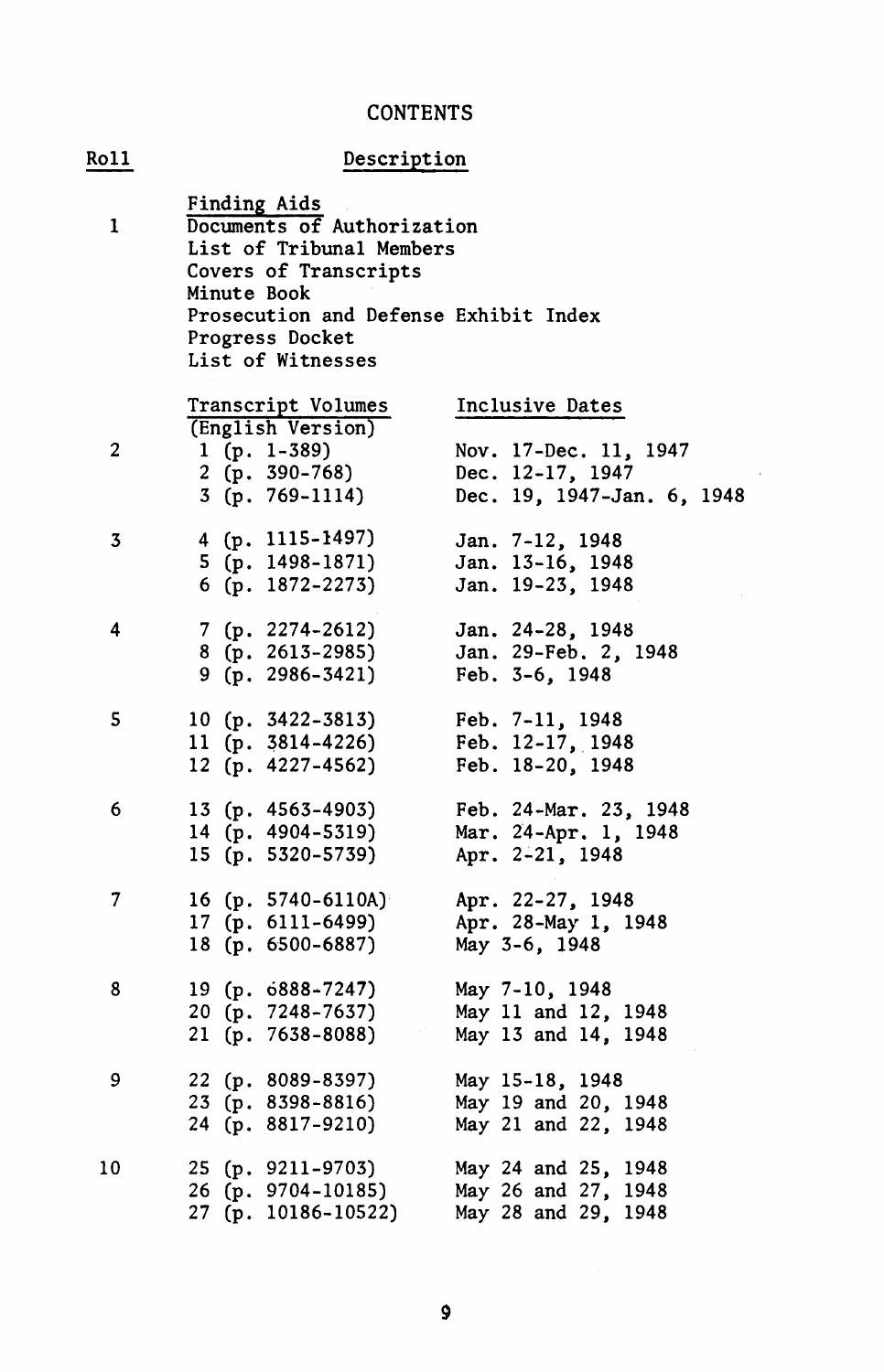| Roll     | Description                                |                                           |  |
|----------|--------------------------------------------|-------------------------------------------|--|
|          | Transcript Volumes                         | Inclusive Dates                           |  |
|          | (English Version)                          |                                           |  |
| 11       | 28 (p. 10523-10977)                        | May 31-June 2, 1948                       |  |
|          | 29 (p. 10978-11421)                        | June 3 and 4, 1948                        |  |
|          | 30 (p. 11422-11792)                        | June 5-7, 1948                            |  |
| 12       | 31 (p. 11793-12205)                        | June 8-10, 1948                           |  |
|          |                                            | June 11-25, 1948                          |  |
|          | 32 (p. 12206-12689)<br>33 (p. 12690-13102) | June 26-29, 1948                          |  |
|          | 34 (p. 13103-13454)                        | June 30-July 31, 1948                     |  |
|          | Prosecution Exhibits                       |                                           |  |
| 13       | $1 - 133$                                  |                                           |  |
| 14       | 134-309                                    |                                           |  |
| 15       | 310-402                                    |                                           |  |
| 16       | 403-526                                    |                                           |  |
| 17       | 527-681                                    |                                           |  |
| 18<br>19 | 682-898<br>899-1115                        |                                           |  |
| 20       | 1116-1331                                  |                                           |  |
| 21       | 1332-1455                                  |                                           |  |
| 22       | 1456-1616 and Tribunal Exhibit I           |                                           |  |
|          | Prosecution Document Books                 |                                           |  |
|          | (English)                                  |                                           |  |
| 23       | 1-8                                        |                                           |  |
| 24       | 9A-13A                                     |                                           |  |
| 25       | 13B-17A                                    |                                           |  |
| 26       | 18-27                                      |                                           |  |
| 27       |                                            | 31-39B (books 28-30 are missing)          |  |
| 28       |                                            | 40-44 (books 45-50 are missing)           |  |
| 29       |                                            | 51-Loose Copies for Separate Distribution |  |
|          | Transcript Volumes                         |                                           |  |
|          | (German Version)                           |                                           |  |
| 30       | la (p. 1-387)                              | Nov. 17-Dec. 11, 1947                     |  |
|          | 2a (p. 388–770)                            | Dec. 12-17, 1947                          |  |
|          | 3a (p. 771-1117)                           | Dec. 19, 1947-Jan. 6, 1948                |  |
| 31       | 4a (p. 1118-1515)                          | Jan. 7-12, 1948                           |  |
|          | 5a (p. 1516-1916)                          | Jan. 13-16, 1948                          |  |
|          | 6a (p. 1917–2321)                          | Jan. 19-23, 1948                          |  |
| 32       | 7a (p. 2322–2666)                          | Jan. 24-28, 1948                          |  |
|          | 8a (p. 2667-3032)                          | Jan. 29-Feb. 2, 1948                      |  |
|          | 9a (p. 3033-3466)                          | Feb. $3-6$ , 1948                         |  |
| 33       | 10a (p. 3467-3868)                         | Feb. 7-11, 1948                           |  |
|          | lla (p. 3869-4306)                         | Feb. 12-17, 1948                          |  |
|          | 12a (p. 4307-4651)                         | Feb. 18-20, 1948                          |  |

 $\omega_{\rm s}$  and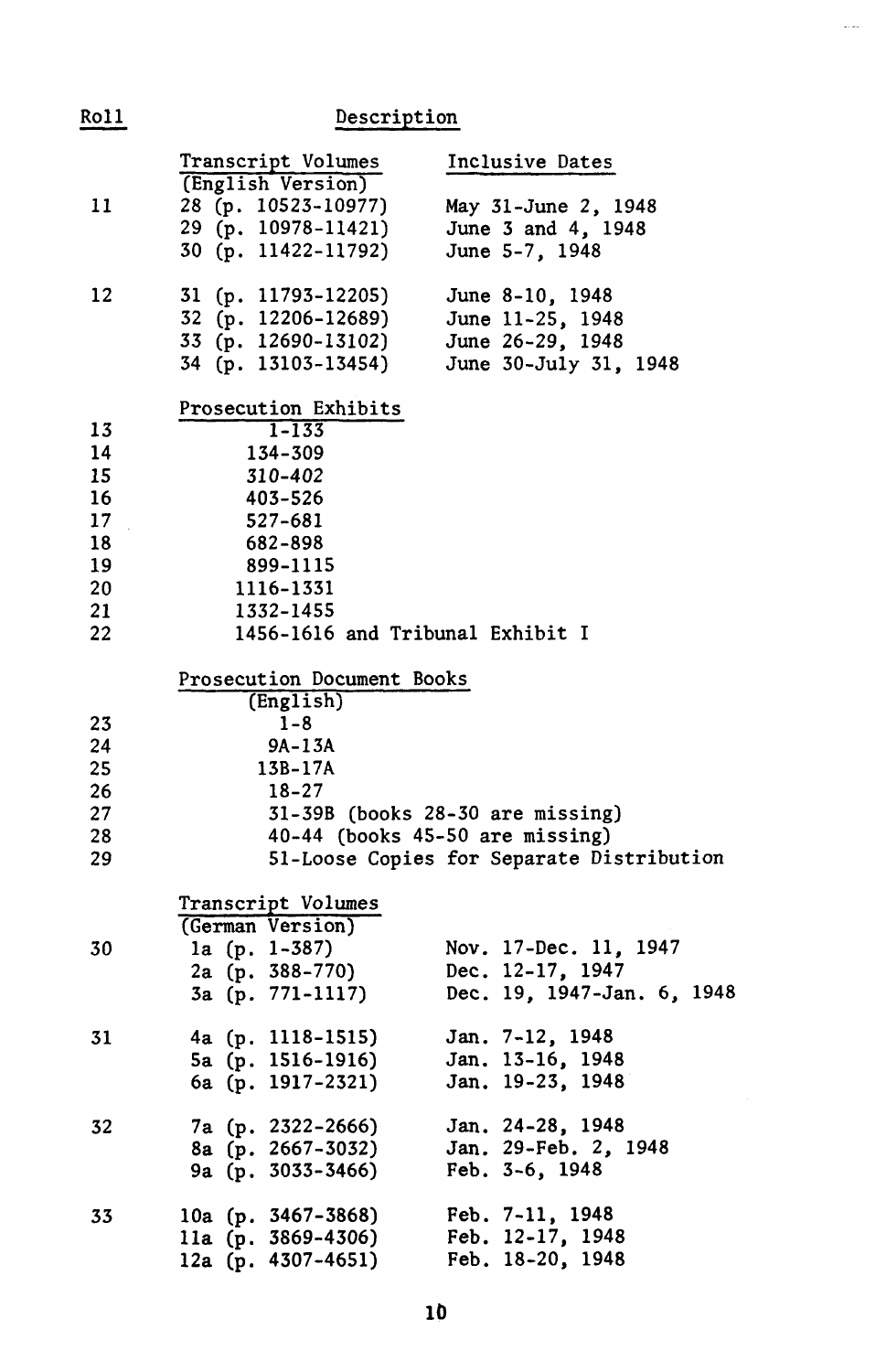## Roll Description

 $\bar{\psi}$ 

|    | Transcript Volumes           | Inclusive Dates                                        |  |
|----|------------------------------|--------------------------------------------------------|--|
|    | (German Version)             |                                                        |  |
| 34 | 13a (p. 4652-5011)           | Feb. 24-Mar. 23, 1948                                  |  |
|    | 14a (p. 5012-5449)           | Mar. 24-Apr. 1, 1948                                   |  |
|    | 15a (p. 5450-5906)           | Apr. 2-21, 1948                                        |  |
| 35 | 16a (p. 5907-6292)           | Apr. 22-27, 1948                                       |  |
|    | 17a (p. 6293-6714)           | Apr. 28-May 1, 1948                                    |  |
|    | 18a (p. 6715-7127)           | May 3-6, 1948                                          |  |
| 36 | 19a (p. 7128-7506)           | May 7-10, 1948                                         |  |
|    | 20a (p. 7507-7833)           | May 11 and 12, 1948                                    |  |
|    | 21a (p. 7834-8232)           | May 13 and 14, 1948                                    |  |
| 37 | 22a (p. 8233-8530)           | May 15-18, 1948                                        |  |
|    | 23a (p. 8531-8955)           | May 19 and 20, 1948                                    |  |
|    | 24а (р. 8956–9357)           | May 21 and 22, 1948                                    |  |
| 38 | 25a (p. 9358-9873)           | May 24 and 25, 1948                                    |  |
|    | 26a (p. 9874-10390)          | May 26 and 27, 1948                                    |  |
|    | 27a (p. 10391-10743)         | May 28 and 29, 1948                                    |  |
|    |                              |                                                        |  |
| 39 | 28a (p. 10744-11228)         | May 31-June 2, 1948                                    |  |
|    | 29a (p. 11229-11700)         | June 3 and 4, 1948                                     |  |
|    | 30a (p. 11701-12091)         | June 5-7, 1948                                         |  |
| 40 | 31a (p. 12092-12537)         | June 8-10, 1948                                        |  |
|    | 32a (p. 12538-13017)         | June 11-25, 1948                                       |  |
|    | 33a (p. 13018-13490)         | June 26-29, 1948                                       |  |
|    | 34a (p. 13491-13872)         | June 30-July 31, 1948                                  |  |
|    | Defense Exhibits             |                                                        |  |
| 41 | $1 - 186$                    |                                                        |  |
| 42 | 187-496                      |                                                        |  |
| 43 | 497–744                      |                                                        |  |
| 44 | 745-1054                     |                                                        |  |
| 45 | 1055-1423                    |                                                        |  |
| 46 | 1424-1733                    |                                                        |  |
| 47 | 1733a-2103                   |                                                        |  |
| 48 | 2104-2504                    |                                                        |  |
| 49 | 2505-2814                    |                                                        |  |
| 50 | 2815-3147                    |                                                        |  |
|    | Defense Document Books       |                                                        |  |
| 51 |                              | KL 1 (Concentration Camps for all Defendants)-Buelow 9 |  |
| 52 | Buelow 10-Buelow, Rebuttal   |                                                        |  |
| 53 | Eberhardt 1-8                |                                                        |  |
| 54 | Houdremont 1-Ihn 9           |                                                        |  |
| 55 | Ihn 10-Janssen, Loose Copies |                                                        |  |
|    |                              |                                                        |  |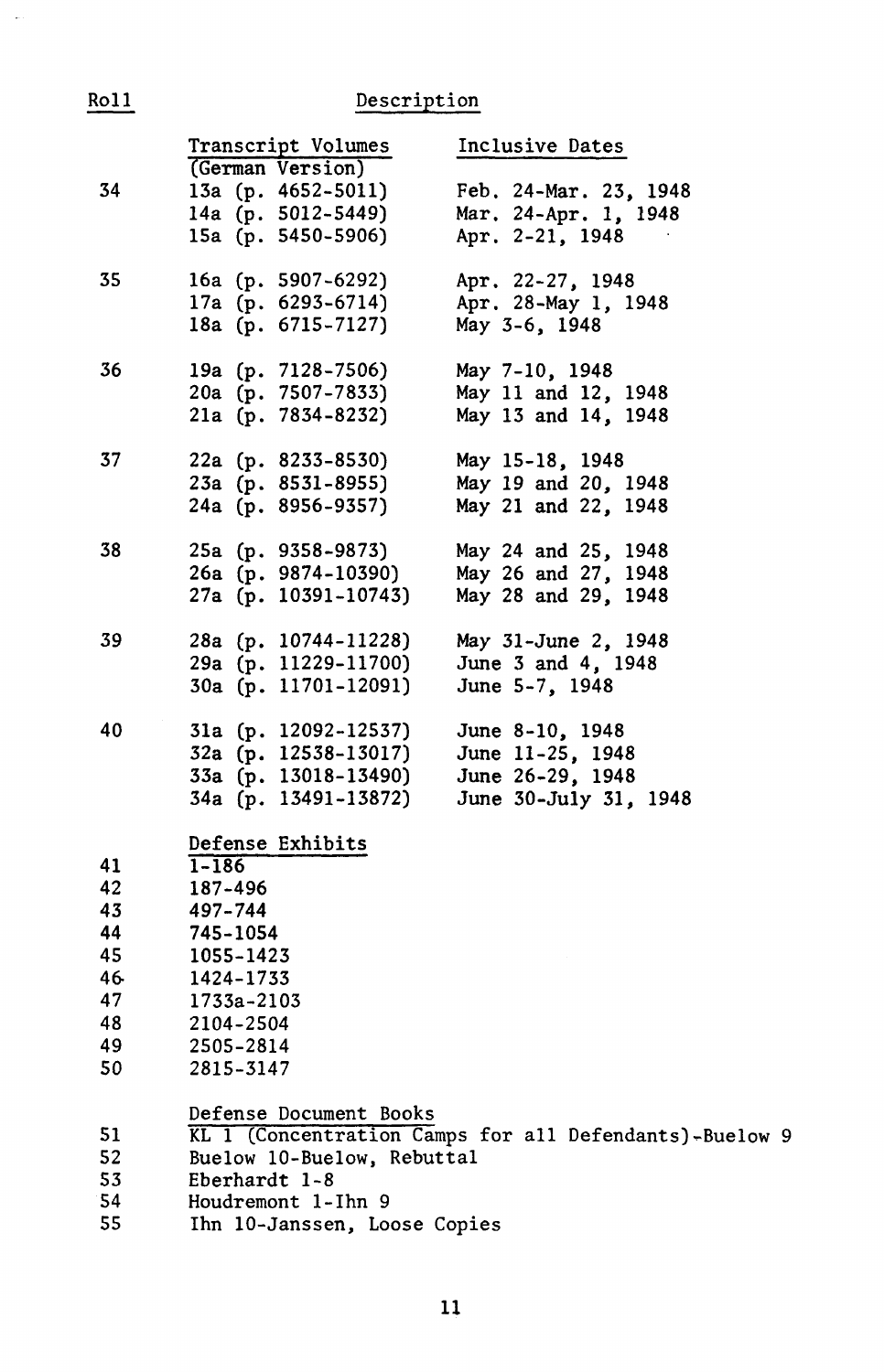| Roll                       | Description                                                                                                                                                                                                                                                                                                 |
|----------------------------|-------------------------------------------------------------------------------------------------------------------------------------------------------------------------------------------------------------------------------------------------------------------------------------------------------------|
| 56<br>57<br>58<br>59<br>60 | Defense Document Books<br>Korschan la-Krupp 7a<br>Krupp 7b-Kupke 3c<br>Kupke 3d-Lehmann 5<br>Lehmann 6-18<br>Lehmann 19-Pfirsch, Loose Copies                                                                                                                                                               |
| 61                         | Other Items<br>Basic Information on the Krupp Works With Supplement<br>(English and German)<br>Opening Statements for the Prosecution (English and<br>German)<br>Closing Statements for the Prosecution (English and<br>German)<br>Prosecution Preliminary and Final Briefs (English and<br>German)         |
| 62                         | Opening Statements for the Defendants (English and<br>German)<br>Briefs for the Defendants and on POW Employment,<br>Auschwitz Concentration Camp; Compulsory Production,<br>Treatment of Manpower (foreign workers and POW's),<br>Reich Association Coal and Steel; Joint Defense on<br>Count II (English) |
| 63                         | Briefs for the Defendants and on POW Employment,<br>Auschwitz Concentration Camp; Compulsory Production,<br>Treatment of Manpower (foreign workers and POW's),<br>Reich Association Coal and Steel; Joint Defense on<br>Count II (German)                                                                   |
| 64                         | Final Pleas (English)                                                                                                                                                                                                                                                                                       |
| 65                         | Final Pleas (German)                                                                                                                                                                                                                                                                                        |
| 66                         | Minute Book<br>Vol. 35<br>Official Court File<br>Vols. 36 and 37                                                                                                                                                                                                                                            |
| 67                         | Vols. 38-40<br>Official Court File                                                                                                                                                                                                                                                                          |
| 68                         | Order and Judgment                                                                                                                                                                                                                                                                                          |
|                            | <b>Books</b><br>Vols. 41 and 42                                                                                                                                                                                                                                                                             |
| 69                         | Defendants' Clemency<br>Vols. 43-45<br>Petitions                                                                                                                                                                                                                                                            |